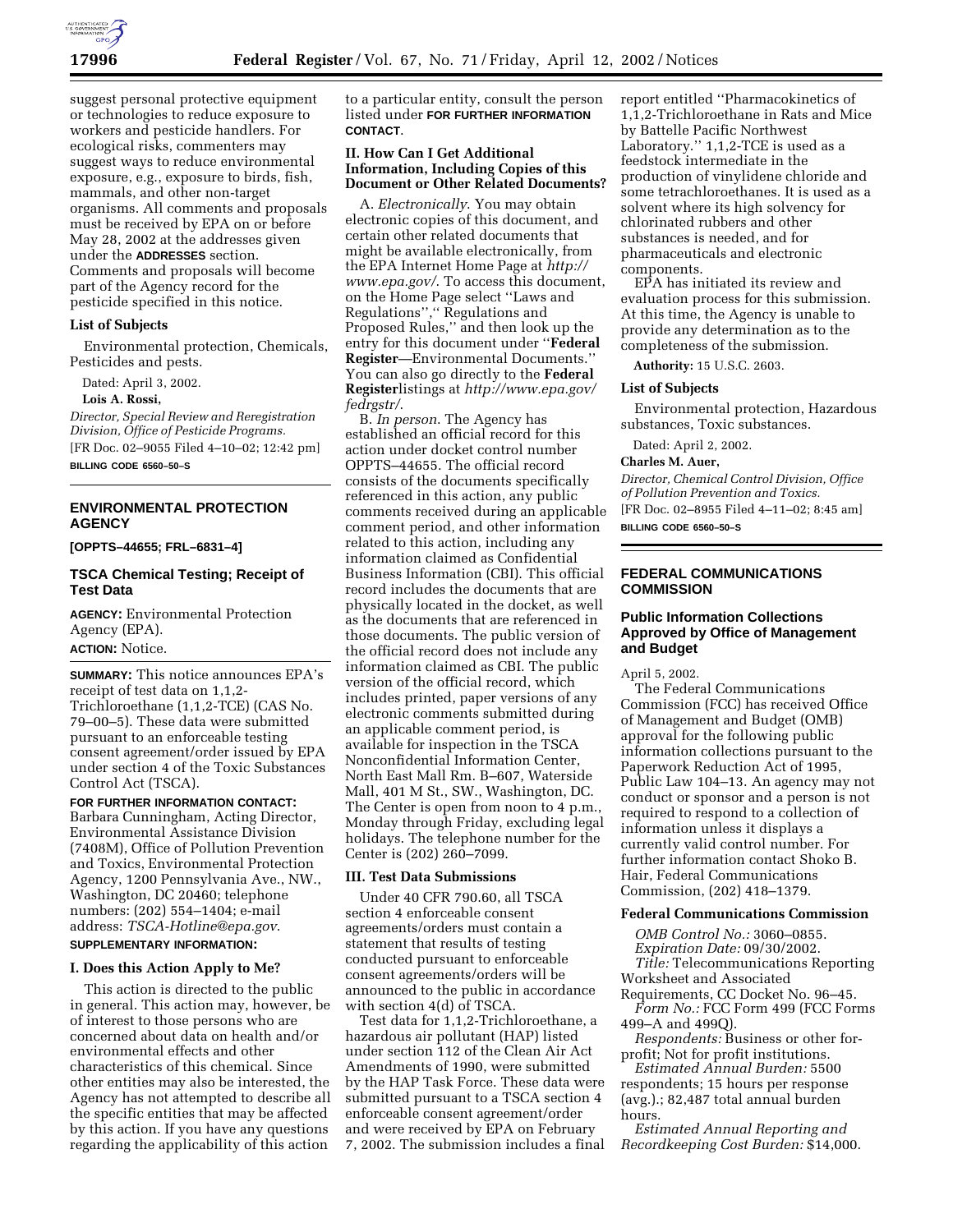*Frequency of Response:* On occasion; Annually; Quarterly.

*Description:* Pursuant to the Communications Act of 1934, as amended, telecommunications carriers (and certain other providers of telecommunications services) must contribute to the support and cost recovery mechanisms for telecommunications relay services, numbering administration, number portability, and universal service. Respondents file their gross-billed enduser telecommunications revenues on a quarterly basis in FCC Form 499–Q, and on an annual basis in FCC Form 499– A. FCC Form 499–A is filed on annually on April 1. (No. of respondents: 3500; hours per response: 9.5, total annual burden: 33,250 hours). The FCC Form 499–Q has been revised. The revised form permits affiliated legal entities to make consolidated filings if they meet ten conditions. Filers making the election must certify to ten conditions. See Report and Order issued in CC Docket Nos. 96–45, 98–171, 90–571, 92– 237, 99–200, 95–166 and 98–170 (FCC 02–43) released February 26, 2002. Carriers must file the revised FCC Form 499–Q on May 1, 2002. (No. of respondents; 2000; hours per response: 6 hours  $x$  4 filings = 24 hours; total annual burden: 48,000 hours). Carriers are required to file FCC Form 499–Q reporting their revenues from the prior quarter, by the beginning of the second month of the current quarter (i.e., February 1, May 1, August 1, and November 1). Copies of the Instructions and FCC Form 499–A and the revised FCC Form 499–Q may be obtained from the Commission's Form Web Page (*www.fcc.gov/formpage.html*). Copies may also be obtained from the National Exchange Carrier Association (NECA) at (973) 560–4400. Obligation to respond: Mandatory.

*OMB Control No.:* 3060–0814. *Expiration Date:* 03/31/2005.

*Title:* Section 54.301, Local Switching Support and Local Switching Support Data Collection Form and Instructions. *Form No.:* N/A.

*Respondents:* Business or other forprofit.

*Estimated Annual Burden:* 195 respondents; 19.42 hours per response (avg.).; 3787 total annual burden hours.

*Estimated Annual Reporting and Recordkeeping Cost Burden:* \$0.

*Frequency of Response:* On occasion; Annually.

*Description:* Pursuant to Section 54.301, each incumbent local exchange carrier that is not a member of the NECA common line tariff, that has been designated an eligible

telecommunications carrier, and that serves a study area with 50,000 or fewer access lines shall, for each study area, provide the Administrator with the projected total unseparated dollar amount assigned to each account in Section 54.301(b). (No. of respondents: 157; ours per response; 24 hours; total annual burden: 3768 hours). Average schedule companies are required to file information pursuant to Section 54.301(f). (No. of respondents: 38; hours per response: .5 hours; total annual burden: 19 hours). Both respondents must provide true-up data. The data is necessary to calculate the average unseparated local switching revenue requirement. This revenue requirement is necessary to calculate the amount of local switching support that carriers will receive. Obligation to respond: Mandatory.

*OMB Control No.:* 3060–0512. *Expiration Date:* 4/30/2005. *Title:* ARMIS Annual Summary Report.

*Form No.:* FCC Report 43–01. *Respondents:* Business or other forprofit.

*Estimated Annual Burden:* 121 respondents; 14.36 hours per response (avg.).; 11,737 total annual burden hours.

*Estimated Annual Reporting and Recordkeeping Cost Burden:* \$0. *Frequency of Response:* Annually.

*Description:* Section 220 of the Communications Act of 1934, as amended, 47 U.S.C. 220, allows the Commission, at its discretion, to prescribe the forms of any and all accounts, records, and memoranda to be kept by carriers subject to this Act, including the accounts, records, and memoranda of the movement of traffic, as well as of the receipts and expenditures of moneys. Section 219(b) of the Communications Act of 1934, as amended, 47 U.S.C. 219(b), authorizes the Commission by a general or special orders to require any carriers subject to this Act to file annual reports concerning any matters with respect to which the Commission is authorized or required by law to act. ARMIS was implemented to facilitate the timely and efficient analysis of revenue requirements, rates of return and price caps; to provide an improved basis for audits and other oversight functions; and to enhance the Commission's ability to quantify the effects of alternative policy. The ARMIS 43–01 Report contains financial and operating data and is used to monitor the incumbent local exchange carriers (ILECs) and to perform routine analyses of costs and revenues. ARMIS 43–01 Report

facilitates the annual collection of the results of accounting, rate base, and cost allocation requirements prescribed in Parts 32, 36, 64, 65, and 69 of the Commission's Rules and Regulations. The information contained in the ARMIS 43–01 Report provides the necessary detail to enable the Commission to fulfill its regulatory responsibilities. Obligation to respond: Mandatory.

*OMB Control No.:* 3060–0763. *Expiration Date:* 4/30/2005. *Title:* ARMIS Customer Satisfaction Report.

*Form No.:* FCC Report 43–06. *Respondents:* Business or other forprofit.

*Estimated Annual Burden:* 8 respondents; 720 hours per response (avg.).; 5760 total annual burden hours.

*Estimated Annual Reporting and Recordkeeping Cost Burden:* \$0.

*Frequency of Response:* Annually. *Description:* Section 220 of the Communications Act of 1934, as amended, 47 U.S.C. 220, allows the Commission, at its discretion, to prescribe the forms of any and all accounts, records, and memoranda to be kept by carriers subject to this Act, including the accounts, records, and memoranda of the movement of traffic, as well as of the receipts and expenditures of moneys. Section 219(b) of the Communications Act of 1934, as amended, 47 U.S.C. 219(b), authorizes the Commission by a general or special orders to require any carriers subject to this Act to file annual reports concerning any matters with respect to which the Commission is authorized or required by law to act. ARMIS was implemented to facilitate the timely and efficient analysis of revenue requirements, rates of return and price caps; to provide an improved basis for audits and other oversight functions; and to enhance the Commission's ability to quantify the effects of alternative policy. The ARMIS 43–06 Report reflects the results of customer satisfaction surveys conducted by individual carriers from residential and business customers. The ARMIS 43–06 Report captures trends in service quality. The information contained in the ARMIS 43–06 Report provides the necessary detail to enable this Commission to capture trends in service quality. Obligation to respond: Mandatory.

*OMB Control No.:* 3060–0496. *Expiration Date:* 4/30/2005. *Title:* ARMIS Operating Data Report. *Form No.:* FCC Report 43–08. *Respondents:* Business or other forprofit.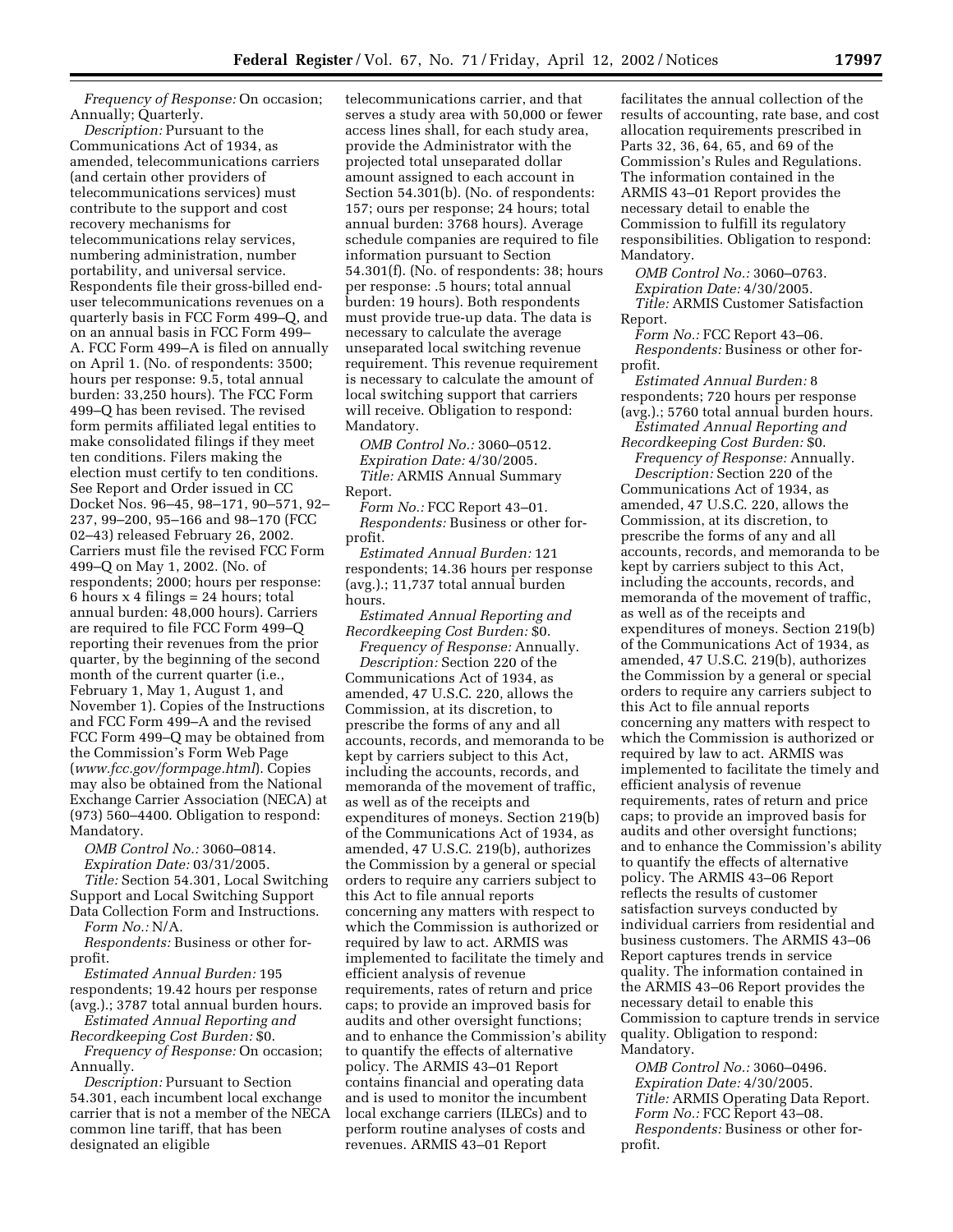*Estimated Annual Burden:* 50 respondents; 160 hours per response (avg.).; 8000 total annual burden hours.

*Estimated Annual Reporting and Recordkeeping Cost Burden:* \$0.

*Frequency of Response:* Annually. *Description:* Section 220 of the Communications Act of 1934, as amended, 47 U.S.C. 220, allows the Commission, at its discretion, to prescribe the forms of any and all accounts, records, and memoranda to be kept by carriers subject to this Act, including the accounts, records, and memoranda of the movement of traffic, as well as of the receipts and expenditures of moneys. Section 219(b) of the Communications Act of 1934, as amended, 47 U.S.C. 219(b), authorizes the Commission by a general or special orders to require any carriers subject to this Act to file annual reports concerning any matters with respect to which the Commission is authorized or required by law to act. ARMIS was implemented to facilitate the timely and efficient analysis of revenue requirements, rates of return and price caps; to provide an improved basis for audits and other oversight functions; and to enhance the Commission's ability to quantify the effects of alternative policy. The ARMIS 43–08 Report collects network-operating data in a consistent format. The ARMIS 43–08 Report monitors network growth, usage, and reliability. The information contained in the ARMIS 43–08 Report provides the necessary detail to enable this Commission to fulfill its regulatory responsibilities. Obligation to respond: Mandatory.

*OMB Control No.:* 3060–0972. *Expiration Date:* 09/30/2002.

*Title:* Multi-Association Group (MAG) Plan for Regulation of Interstate Services of Non-Price Cap Incumbent Local Exchange Carriers and Interexchange Carriers.

*Form No.:* N/A.

*Respondents:* Business or other forprofit.

*Estimated Annual Burden:* 5461 respondents; 5.23 hours per response (avg.).; 28,571 total annual burden hours.

*Estimated Annual Reporting and Recordkeeping Cost Burden:* \$228,000.

*Frequency of Response:* On occasion; Quarterly; Annually; One-time; Third Party Disclosure.

*Description:* In the First Order on Reconsideration in CC Docket No. 00– 256, Twenty-fourth Order on Reconsideration in CC Docket No. 96–45 (Order on Reconsideration), released March 22, 2002 (FCC 02–89), the Commission modified on its own

motion the data collection and filing procedures for implementation of the Interstate Common Line Support Mechanism (ICLS), in order to ensure timely implementation of the ICLS mechanism on July 1, 2002 as adopted in the Second Report and Order and Further Notice of Proposed Rulemaking in CC Docket No. 00–256, Fifteenth Report and Order in CC Docket No. 96– 45, and Report and Order in CC Docket Nos. 98–77 and 98–166 (MAG Order), released November 8, 2001 (FCC 01– 304). The Commission extends until April 18, 2002 the original March 31, 2002, deadline set forth in 47 CFR 54.903(a) for the submission of projected data and line counts to USAC. The Commission modifies the requirement under 47 CFR 54.903(a) that each carrier file its data with USAC in order to permit NECA to file the data for each member of the NECA common line pool for the purpose of this initial ICLS filing deadline. If a pooling carrier prefers to file its own data or designate an agent other than NECA to file its data, it may do so at its option. A carrier that does not participate in NECA's common line pool must file its own data or designate an agent to do so. In order to ensure the accuracy and reliability of the data used to calculate support, the Commission requires certain certifications from parties filing data with USAC. The Commission specifies the data to be submitted for the initial ICLS filing under 47 CFR 54.903(a). a. Projected Revenue Requirements. For the initial April 18, 2002 data submission, the Commission requires only projected data required identified in 47 CFR 54.901(a). The initial filing shall therefore include the following data for each eligible rate-of-return carrier: (1) Projected common line revenue requirement; (2) projected SLC revenues; (3) projected revenue from its transitional CCL charge; (4) projected special access surcharges; (5) projected line port costs in excess of basic analog service; and (6) projected LTS. *See* Order on Reconsideration. (No. of respondents: 37 carriers and NECA; hours per response: 2 hours for carriers and 90 hours for NECA; total annual burden: 164 hours). b(1). Line Counts. The Commission clarifies that the line count data that must be submitted on April 18, 2002, pursuant to 47 CFR 54.903(a), shall include line count data for each study area by customer class (single-line business/residential and multi-line business), but need not include line counts by disaggregation zone. Carriers must file disaggregated line count data on the July 31 annual line count filing. *See* Order on

Reconsideration. (No. of respondents: 17 carriers and NECA; hours per response: 1 hour for carriers and 30 hours for NECA; total annual burden: 47 hours). The following collections were not modified by the Commission's recent Order on Reconsideration. b(2). Line Counts (Support in Competitive Study Areas): Competitive eligible telecommunications carriers will file their line counts, by disaggregation zone and customer class on a quarterly basis, in accordance with the schedule in section 54.307 of our rules. (No. of respondents: 10; hours per response: 6 hours; total annual burden: 60 hours). c. True Ups: Beginning July 31, 2003, and annually thereafter, rate-of-return carriers will be required to submit actual interstate common line cost data to the Administrator for the preceding calendar year. The first date for filing actual cost data shall be July 31, 2003. (No. of respondents: 769; hours per response: 4 hours; total annual burden: 3076 hours). In order to provide rate-ofreturn carriers with opportunities to true up support amounts on a more frequent basis, carriers will be permitted to file updated cost data with USAC on a quarterly basis. Carriers wishing to submit cost data on a quarterly basis will file such data in accordance with the schedule provided in section 36.612 of the rules. (No. of respondents: 100; hours per response: 2 hours; total annual burden: 200 hours). d. Disaggregation Plans: Consistent with section 254 of the Act, the Commission concluded in the MAG Order that the plan for the geographic disaggregation and targeting of portable high-cost universal service support below the study area level recently adopted in the Rural Task Force Order will also apply to Interstate Common Line Support. To ensure the portability and predictability of support, rate-of-return carriers that elect to disaggregate and target support will be required to submit maps to the Administrator in which the boundaries of the designated disaggregation zones are clearly specified. The Administrator will make such maps available for public inspection by competitors and other interested parties. When submitting information in support of Path Three self-certification, incumbent carriers must provide the Administrator with publicly available information that allows competitors to verify and reproduce the algorithm used to determine zone support levels (Self-Certification of Disaggregation Plan). Similarly, carriers electing Path One must submit to the Administrator a copy of certifications to a state commission or appropriate regulatory authority that